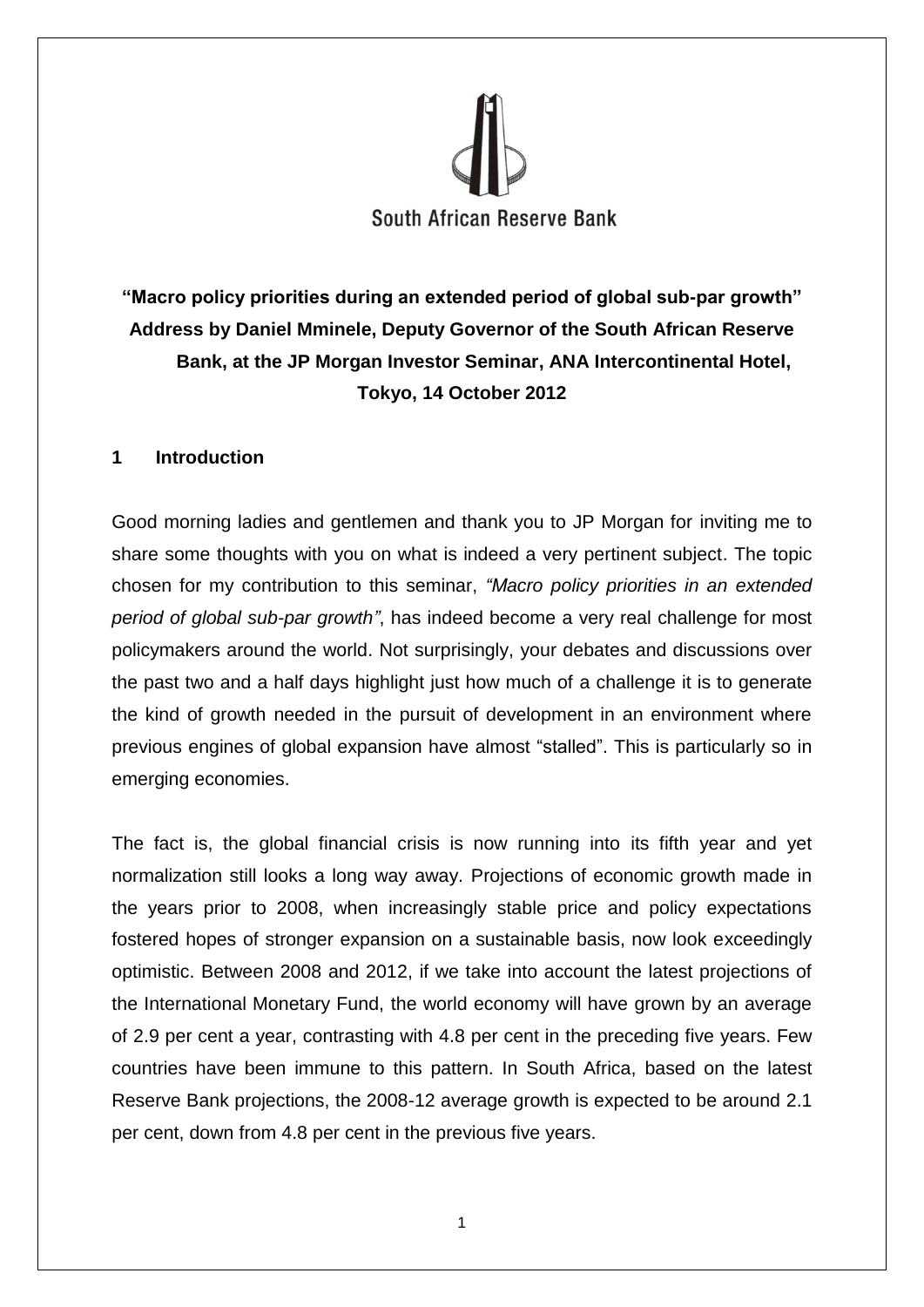## **2 The typical policy responses to slowing growth**

Economic cycles have been present for as long as economic historians can remember, and even the policymaker equipped with the best knowledge and intentions would struggle to neutralize their impact. Nevertheless, macro policy should aim at smoothing out the potential variations of economic activity over the cycle, and in so doing, limiting the risk of these variations causing unnecessary, permanent damage to different sectors of the economy. The shallower the recession, the lower the risk is that normally-productive employees will be forced into a long period of unemployment that can lead to a permanent loss of skills. The milder the downturn, the lower the risk is that fundamentally sound, yet temporarily illiquid companies may be forced into bankruptcy.

Both sides of macroeconomic policy can play their part. On the fiscal front, maintaining a relatively stable growth rate of public expenditure, even as revenues slow, can dampen the impact of private demand swings on overall activity. On the monetary front, a reduction in interest rates may ensure the continued viability of otherwise threatened capital spending projects; lessen the burden of servicing private debts; limit corporate and individual bankruptcies and discourage the deferment of consumption. Such policies were indeed implemented in South Africa as the economy went into recession in the latter months of 2008. The consolidated government budget balance was allowed to shift from a surplus of 1.0 per cent of GDP in the 2007-08 fiscal year to a deficit of 6.5 per cent of GDP two years later, not through aggressive discretionary spending but by letting the "automatic stabilizers" work as described above. At the same time, the repurchase rate of the South African Reserve Bank was lowered from a cyclical peak of 12.0 per cent in October 2008 to 7.0 per cent by the end of 2009, and to 5.5 per cent by the end of 2010.

#### **3 Dealing with an unusual economic cycle**

As 2008 drew to a close, it became evident that globally, the response of policymakers to the sharp deterioration in economic and financial conditions was bearing fruit. By 2010, world economic growth had rebounded to 5.3 per cent, and the South African economy, while lagging the pace of the global upswing, nonetheless reversed a 1.5 per cent contraction in 2009 with an expansion of 2.9 per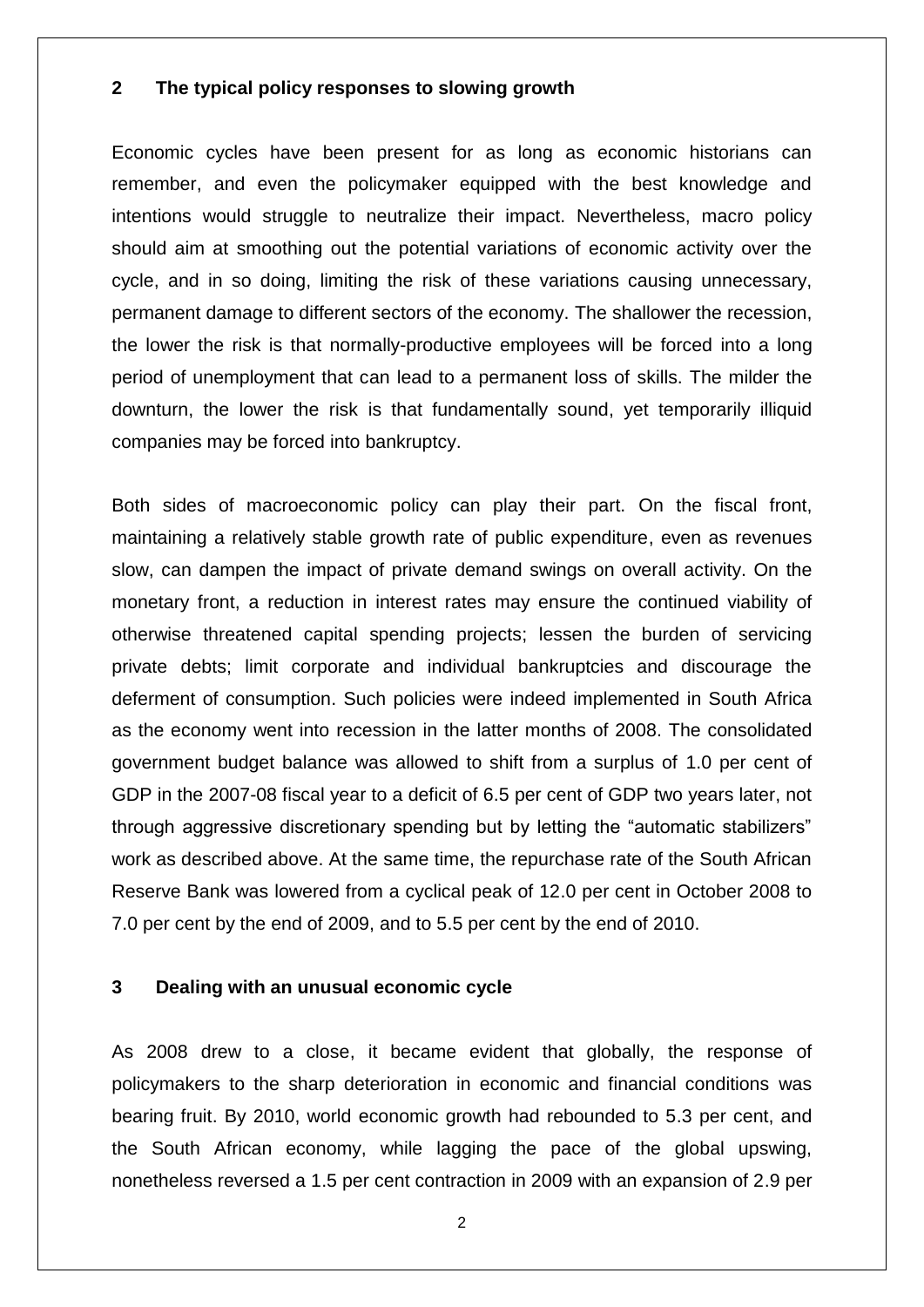cent in the following year. Yet as I highlighted in my introductory comments, the pace of activity has fallen short of what we had been accustomed to in previous years. In many countries, including South Africa, the output gaps that opened up in the wake of the 2008-09 recession have not closed, implying that unemployment rates remain stubbornly elevated by recent standards, and that an unusually large number of companies operate far below capacity.

The nature of the imbalances that built up during the pre-recession boom largely explains this subdued, "L-shaped" recovery. Heavily-leveraged financial and household sectors had to undergo a phase of balance-sheet "repair" that in many instances is still taking place. Households took advantage of interest rate relief to repay some of their liabilities, rather than fund renewed consumption of goods and services. Faced with a higher share of non-performing loans, banks tightened lending criteria, dampening the stimulative effect of lower central bank policy rates. As asset prices adjusted to more realistic levels, the implied negative wealth effect reigned in consumption and banks' appetite for lending. The gradual reduction of excess housing inventories delayed any recovery in residential construction. We did observe these developments in South Africa, even though the pre-2008 degree of private-sector leveraging had fallen short of what was seen in many developed economies, and as a result, the adjustment required was somewhat less brutal.

For a while, the recovery in prices of South Africa's commodity exports, a direct consequence of Asia's strong recovery in 2010 and early 2011, partly offset the impact of these internal adjustments. Higher commodity prices boosted the profits of resource exporters; they allowed for some recovery in overall employee compensation; and as the higher terms of trade encouraged a trade-weighted appreciation of the rand, they further boosted real disposable income via a decline in imported inflation. It was no coincidence that growth in South Africa in 2010 and 2011 was strongest in the consumer sector, and in particular goods consumption.

But even this "safety valve" seems to be gradually closing. South Africa's terms of trade have now declined for three consecutive quarters up to the second quarter of this year. The most obvious impact of this deterioration has been on the current account deficit, which increased from 3.3 per cent of GDP on average in 2011 to as much as 6.4 per cent in the second quarter of 2012, the largest shortfall since the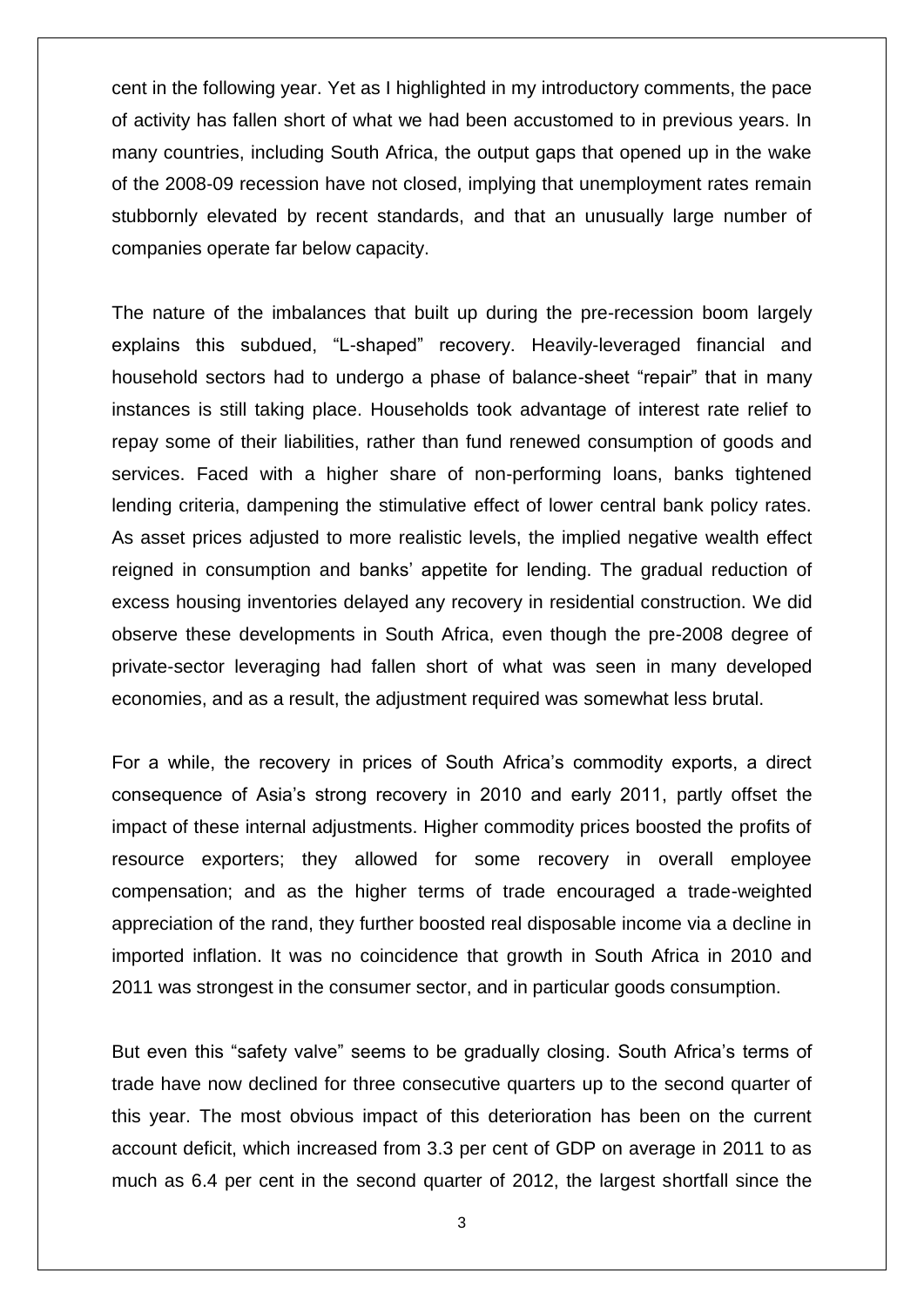third quarter of 2008. But economic growth has also borne the brunt from poorer terms of trade, as well as slowing global demand, domestic work stoppages, and business concerns over the long-term supply of energy and skilled labour. At the time of the September MPC meeting, the Reserve Bank projected GDP growth to decelerate to 2.6 per cent this year from 3.1 per cent in 2011, and to re-accelerate to 3.4 per cent in 2013, but warned about possible downside risks to this forecast.

### **4 The room for fiscal support is closing**

How can policymakers respond to extended low growth? In most cases, it would be futile, and indeed erroneous to try and prevent some of the adjustments mentioned above. Healthier bank and household balance-sheets, more reasonably valued assets, and the end of demand-supply mismatches in the real estate sector are conditions necessary for a more solid, sustainable recovery. Yet policymakers cannot stand idle and wait for these imbalances to resolve themselves. The experience of the 1930s is there to teach us that failure to act, or an anchoring of policy to standards that are no longer adapted to the economic realities of the day, can easily turn low growth into a recession, and a recession into a depression. If structural adjustments in an economy result in an elevated degree of slack for an unusually long period, then the macro policy mix should equally be characterized by an unusually long phase of accommodation. This way, the risk of permanent damage to the economic tissue will, if not removed, at least be mitigated.

Yet should it be the fiscal or the monetary policymaker at the forefront of this response? Over an extended period, both policies are not perfect substitutes. Running large budget deficits for several years (say, for as long as the output gap remains sizeable), will quickly raise public debt as a share of GDP. In turn, this will result in a greater share of state resources being absorbed by the service of that debt; a higher risk premium embedded into domestic interest rates as bondholders worry about fiscal sustainability; and potential capital outflows as a consequence thereof. At worst, deteriorating public finances could more than offset the impact of monetary stimulus. It should be remembered that Spain, currently mired in recession and facing an elevated credit risk premium on its sovereign debt, had the second largest budget surplus in the euro zone (2.2 per cent of GDP) in 2007, and a debt

4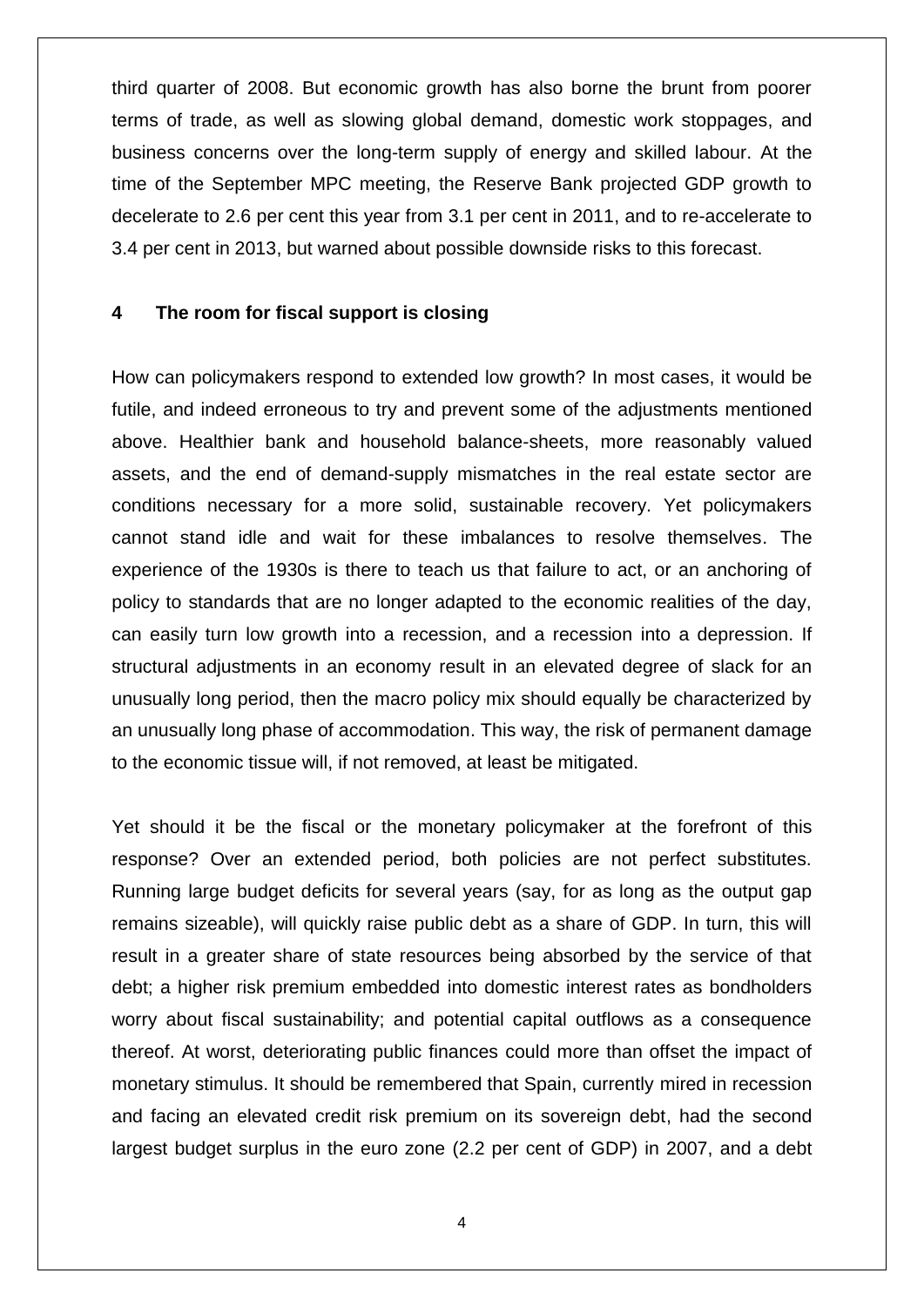ratio of 36 per cent of GDP. In a word, prior to the crisis, Spain did not have a fiscal problem.

Prudent fiscal management for almost two decades means that South Africa does not face at present a meaningful fiscal constraint. At a projected 36 per cent of GDP in the present fiscal year, public debt is way below the levels seen in most developed economies, and relatively in line with the emerging world's average. Nonetheless, the situation leaves no room for complacency, and indeed the scope for responding to the current lack of strong economic momentum with additional fiscal stimulus appears very limited. The South African government has on many occasions reaffirmed its commitment to gradually reduce the budget deficit, so as to ensure that the net debt to GDP ratio stabilizes no higher than 40 per cent. It is in part for that reason that the National Budget presented in February 2012 targets a reduction in the deficit from 4.6 per cent of GDP in 2012/13 to 3.0 per cent in 2014/15.

## **5 Does the responsibility now shift to the Reserve Bank?**

Does this relative fiscal constraint mean that the responsibility of "sheltering" the economy from unnecessary strains largely rests on the shoulders of the Reserve Bank? Once again, such an argument must be nuanced. Monetary policy cannot, on its own, generate stronger and sustainable growth in the long run. Ultimately, all it can do is provide a framework of price and financial stability that facilitates the private sector's decision to invest, save and plan for the future. However, persistent economic slack normally dampens inflationary pressures, and as a result, the central bank should be able to keep the level of interest rates below their medium-term norm without endangering its long-term goals of price stability.

This ability, however, is influenced by other factors, notably the stability of longerterm inflation expectations, the degree of rigidity in the wage and price formation process, and the level of imbalances in the economy and financial sector. Stable inflation expectations are an indication of the credibility of the central bank and of how confident economic agents are that it will not tolerate price slippages in the longer run. This stability therefore significantly reduces the risk of undesirable consequences from a reduction in interest rates. It is encouraging that in South Africa, broad-based measures of inflation expectations – based on surveys of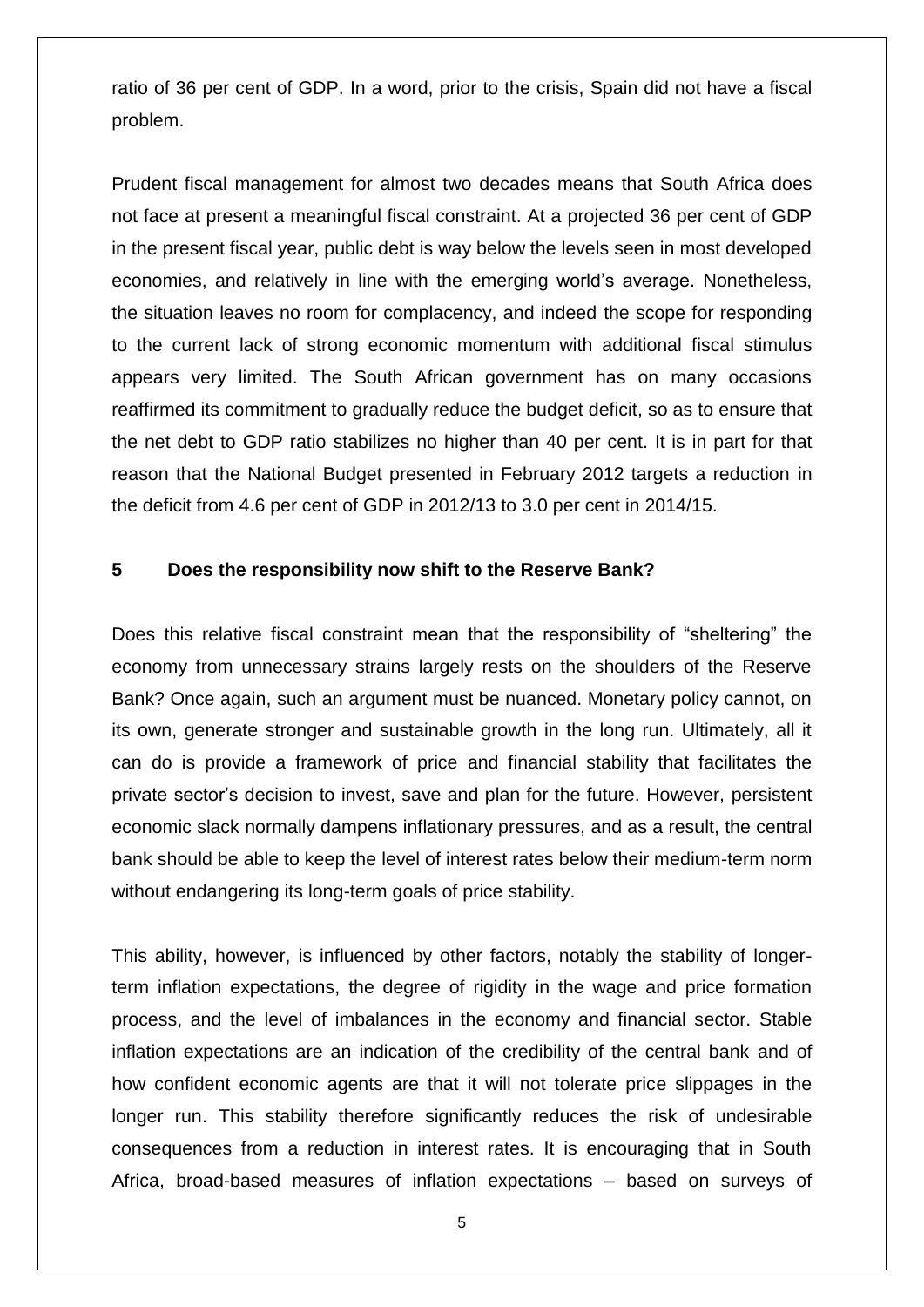businesses, trade unions as well as market analysts – remain anchored at around the upper end of the target range, despite the recent elevated volatility of the energy and food components of the CPI basket.

South Africa is often described as a country with relatively rigid wage and price settings. There is undeniably some truth in that assertion, and the relatively large losses in private-sector employment in the recession of 2008 and 2009 – both when compared to the contraction in GDP and to international trends – seems to illustrate the sticky, backward-looking pattern of wage settlements in South Africa. Yet, core measures of inflation – including in private services, where labour is a major input cost – remain benign by historical standards. The major impact of elevated wage demands so far seems to have been more on employment levels, as firms sought productivity gains to avoid having to raise prices more quickly.

Admittedly, the tragedy at the Marikana platinum mine in August this year, followed by a spate of labour protests, some of them illegal and often violent, in other mining or economic sectors, has refocused the attention of financial markets and rating agencies alike on South Africa's labour market challenges. While there are at this stage no indications of a broad-based, sharp acceleration in wages as a result of recent protests, the Reserve Bank will have to carefully monitor possible spillovers of any such development into prices and price expectations. We have already seen an impact on the exchange rate of the rand, which almost touched R9.00 against the USD about a week ago. The rand appears to have decoupled from the EURUSD movements, taking its cue instead from domestic developments, including the credit rating downgrades, widespread strike action and the current account deficit. Growth forecasts will most likely need to be revisited.

As for the recent actions by rating agencies, these were obviously unfortunate and disappointing developments. The South African authorities are concerned about assessment of the South African credit at this point in time by the two rating agencies that recently adjusted their ratings. It has to be acknowledged, however, that some of the challenges they are pointing out, that as South Africans we need to deal with, are not new, are known to us and are in fact valid. As already indicated, we will have to, collectively inside and outside government, and in a coordinated and consistent manner, engage rating agencies, to communicate the strength of the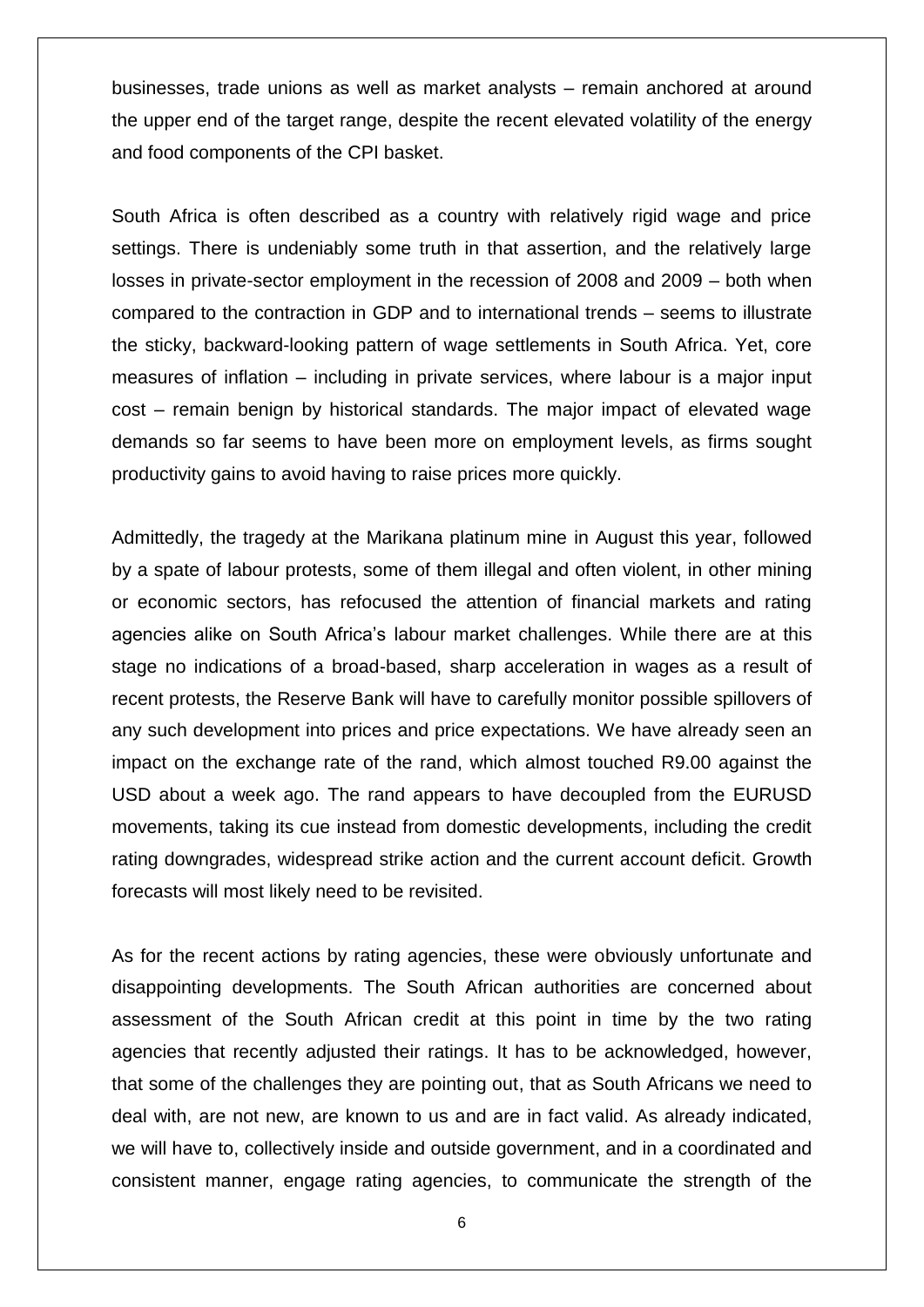fundamental underpinning of the South African economy and its institutions, and more clearly convey our commitment to addressing areas of weakness and potential vulnerability highlighted, and to put South Africa on a different rating trajectory going forward.

Macro-prudential variables are also key to a central bank's margin of manoeuvre in responding to adverse economic shocks, and the Reserve Bank is paying particular attention to these indicators. Indeed, back in April this year, the IMF pointed out in its World Economic Outlook that emerging and developing economies needed to "avoid over-stimulating activity to make up for less demand from advanced economies", pointing to the risk of overheating pressures from activity, credit growth or high commodity prices. But in contrast to some of its peers, South Africa benefits from a relative absence of such potentially inflationary pressures. Private credit growth has remained in single-digit territory for more than three years now; home prices are failing to display any clear uptrend in real terms; and the banking sector's prudent approach to lending has enabled a decline in impaired advances to 4.4 per cent of total loans and advances, from 5.5 per cent a year earlier. A caveat is the current account of the balance of payments, which has emerged as a risk to the exchange rate outlook.

It is against this background, and noting the increase in downside risks to the economy from global developments, that the Monetary Policy Committee of the Reserve Bank decided on 19 July 2012 to reduce its repurchase rate by 50 basis points, to 5.0 per cent. The MPC still deemed this stance to be appropriate as of its meeting of 20 September 2012, supported by projections of benign inflation over the forecasting period. As of that meeting, the Reserve Bank projected a relatively flat trajectory for consumer price inflation, averaging 5.3 per cent on the final quarter of 2012, 5.2 per cent in 2013 and 5.0 per cent in 2014. The MPC made it clear, however, that future global and domestic developments, and their potential impact on the risks to the outlook, would guide decisions going forward. The potential impact on consumer prices of future wage trends, as well as of the recent rand depreciation – if sustained over the coming months – will of course be closely monitored in that respect.